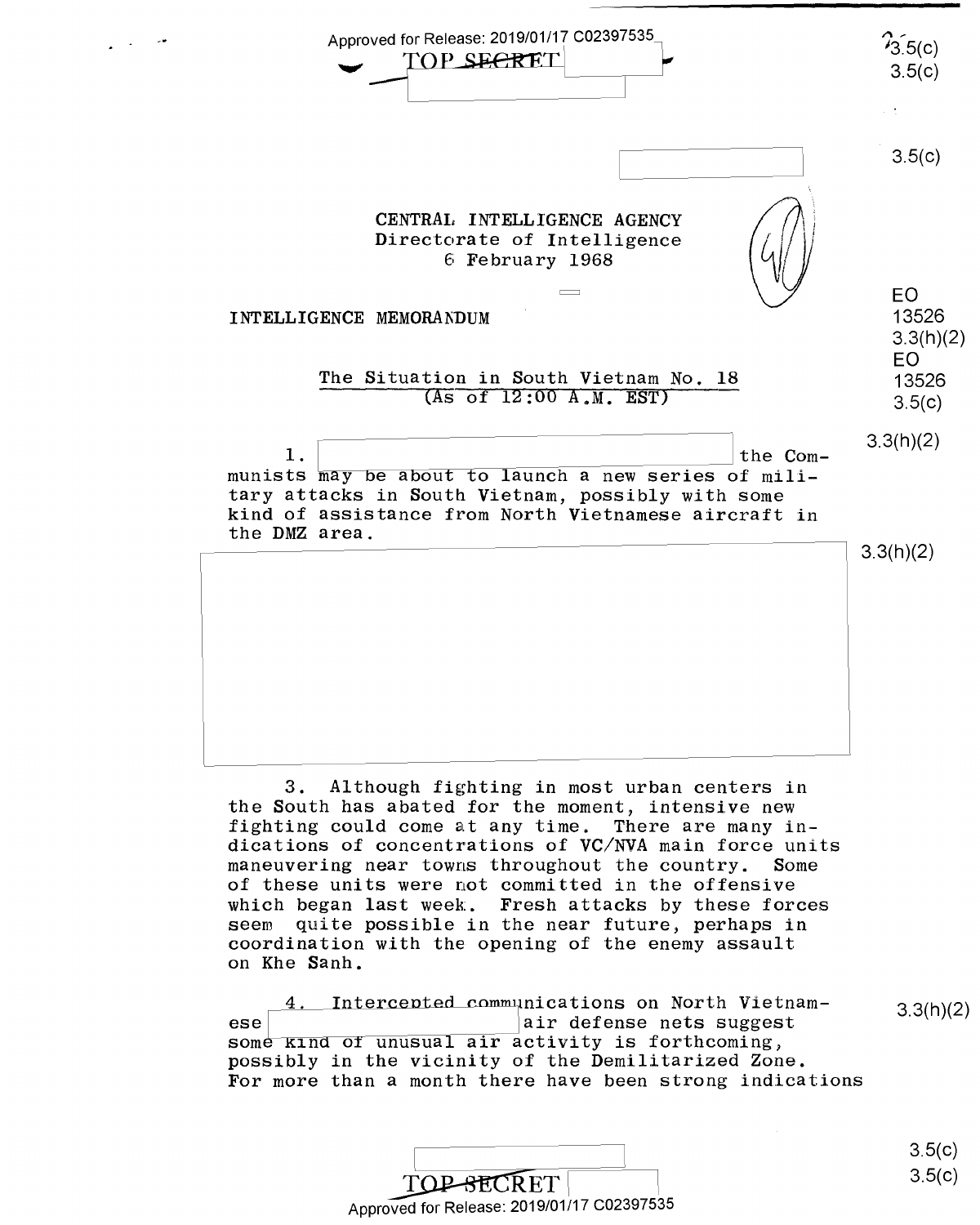Approved for Release: 2019/01/17 C02397535 Approved for Release: 2019/01/17 002397535 ....., TOP SECRET

that Hanoi has been preparing to employ its fighters that Hanoi has been preparing to employ its fighters in the southern part of the country, possibly against in the southern part of the country, possibly against US- B-52 bombers in the DMZ area. US— B—52 bombers in the DMZ area.

5. In the past five days there has also been 5. In the past five days there has also been considerable activity concerning movement of **DRV**  considerable activity concerning movement of DRV tactical AN-2 transport aircraft. It had been as-tactical AN-2 transport aircraft. It had been assumed that any AN-2 attacks would take place against sumed that any AN~2 attacks would take place against targets in Laos, but certain intercepts now suggest targets in Laos, but certain intercepts now suggest they might be used in a ground attack role to support they might be used in <sup>a</sup> ground attack role to support Communist ground assaults on allied positions in the Khe Sanh region. Recent intercepts have discussed Khe Sanh region. Recent intercepts have discussed deployments of AN-2s. A message on 6 February from deployments of AN-Zs. <sup>A</sup> message on <sup>6</sup> February from a DRV unit in Laos said that "our propeller aircraft" would be landing in the Ashau Valley on 6 February. It is also possible that the enemy may only be planning is also possible that the enemy may only be planning to transport men and/or equipment on an urgent basis to the South. the South.

6. There also is considerable air activity by 6. There also is considerable air activity by North Vietnamese aircraft, which have been based in North Vietnamese aircraft, which have been based in China, and which could be related to the above develop-<br>ments.  $\begin{bmatrix} 3.3(h)(2) \\ -1 \end{bmatrix}$ ments.

3.3(h)(2)

3.5(c)  $3.5(c)$ 

 $3.5(c)$  $3.5(c)$ 

## Political Moves Political Moves

7. In an unprecedented move to put the Commu-7. In an unprecedented move to put the Commu nist case in the public eye, Dang Quang Minh, chief nist case in the public eye, Dang Quang Minh. chief of the National Liberation Front mission in Moscow, of the National Liberation Front mission in Moscow, held a press conference today to which all members held <sup>a</sup> press conference today to which all members of the Western press were invited. Its primary pur-of the Western press were invited. Its primary purpose seems to have been to give the Communist view pose seems to have been to give the Communist view of recent developments in South Vietnam. According of recent developments in South Vietnam. According to a Reuters account, Minh told his audience that to <sup>a</sup> Reuters account, Minh told his audience that the Communists would continue with the struggle until the Communists would continue with the struggle until

13.5(c)<br>
TOP SECRET 1<br>
Approved for Release: 2019/01/17 C02397535